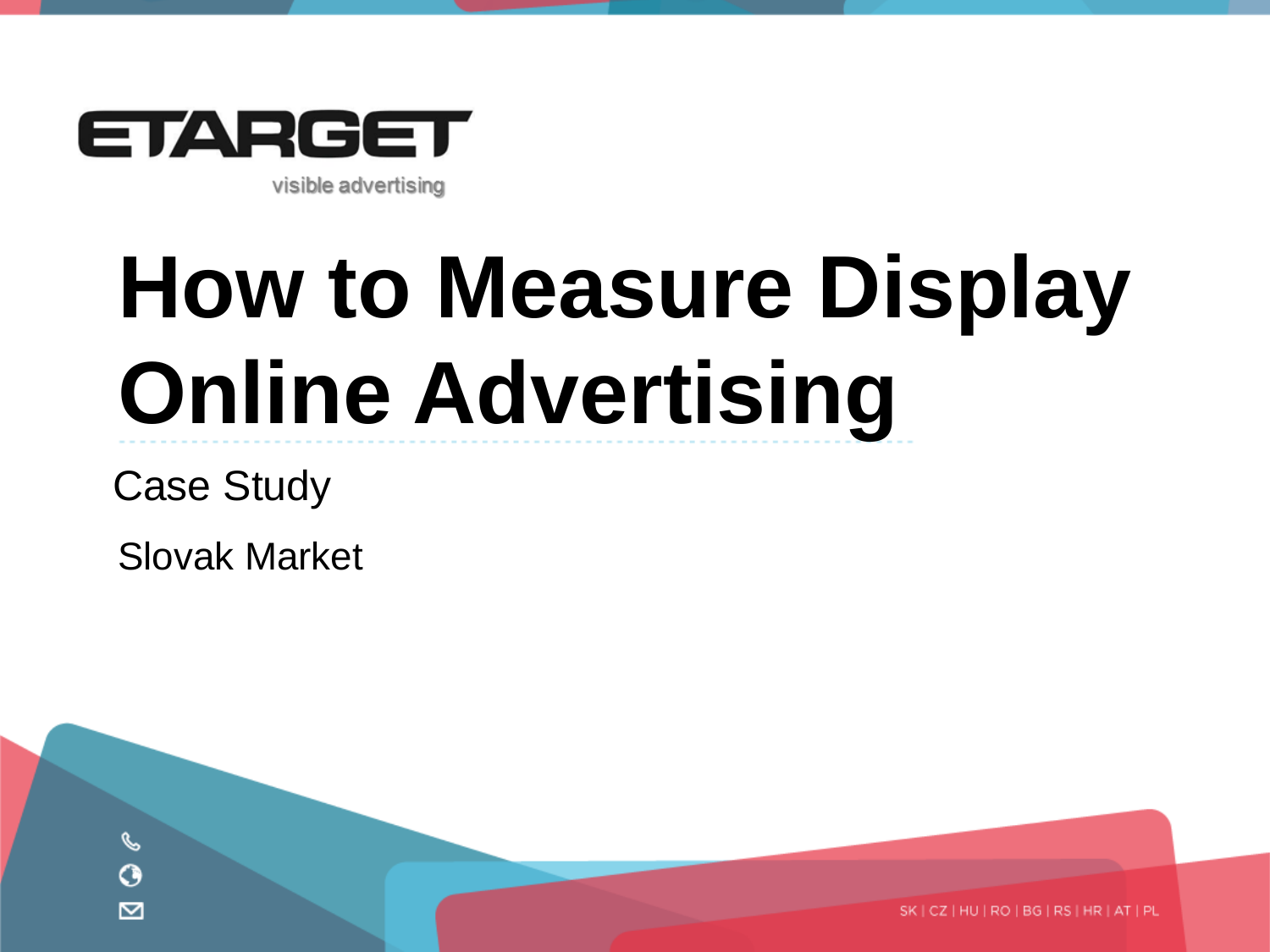### **Goal**



## HYUNDAI

**To increase knowledge of the starting price level of Hyundai Tucson - using programmatic buying in RTB ecosystem.** 





#### Nový Hyundai Tucson

Chcem zmenu >



HYUNDAI

**Nový** Hyundai Tucson

Chcem zmenu >

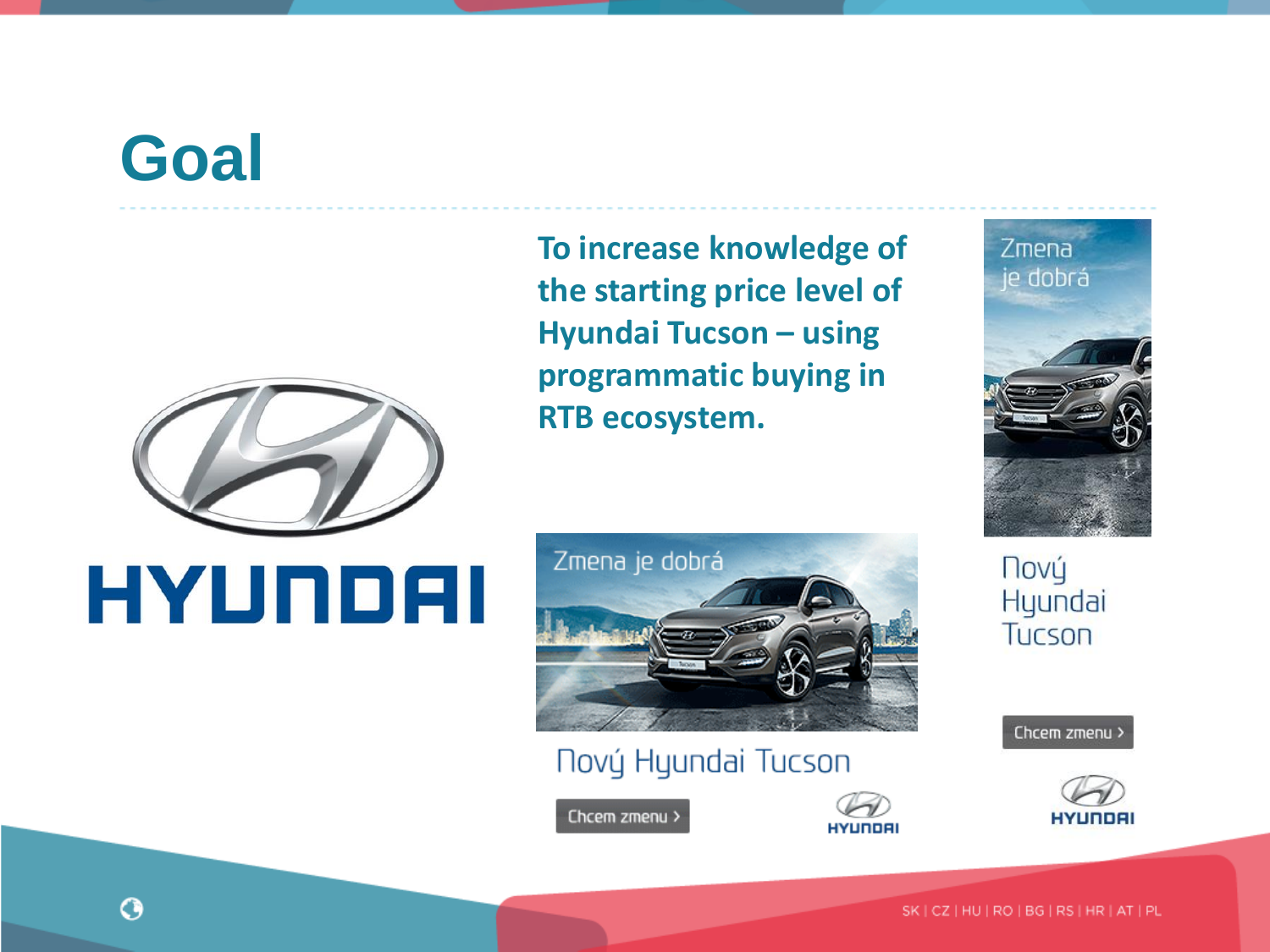### **Campaign**

**KPI**<sup> $\cdot$ </sup>**s** reach campaign: impressions  $\rightarrow$  unique users/frequency  $\rightarrow$  ROMI measurement



1. Dividing users to two groups. Control group and Exposed group.

2. Programmatic buying in RTB ecosystem. Execution of campaign in the period of 20 days in September 2015.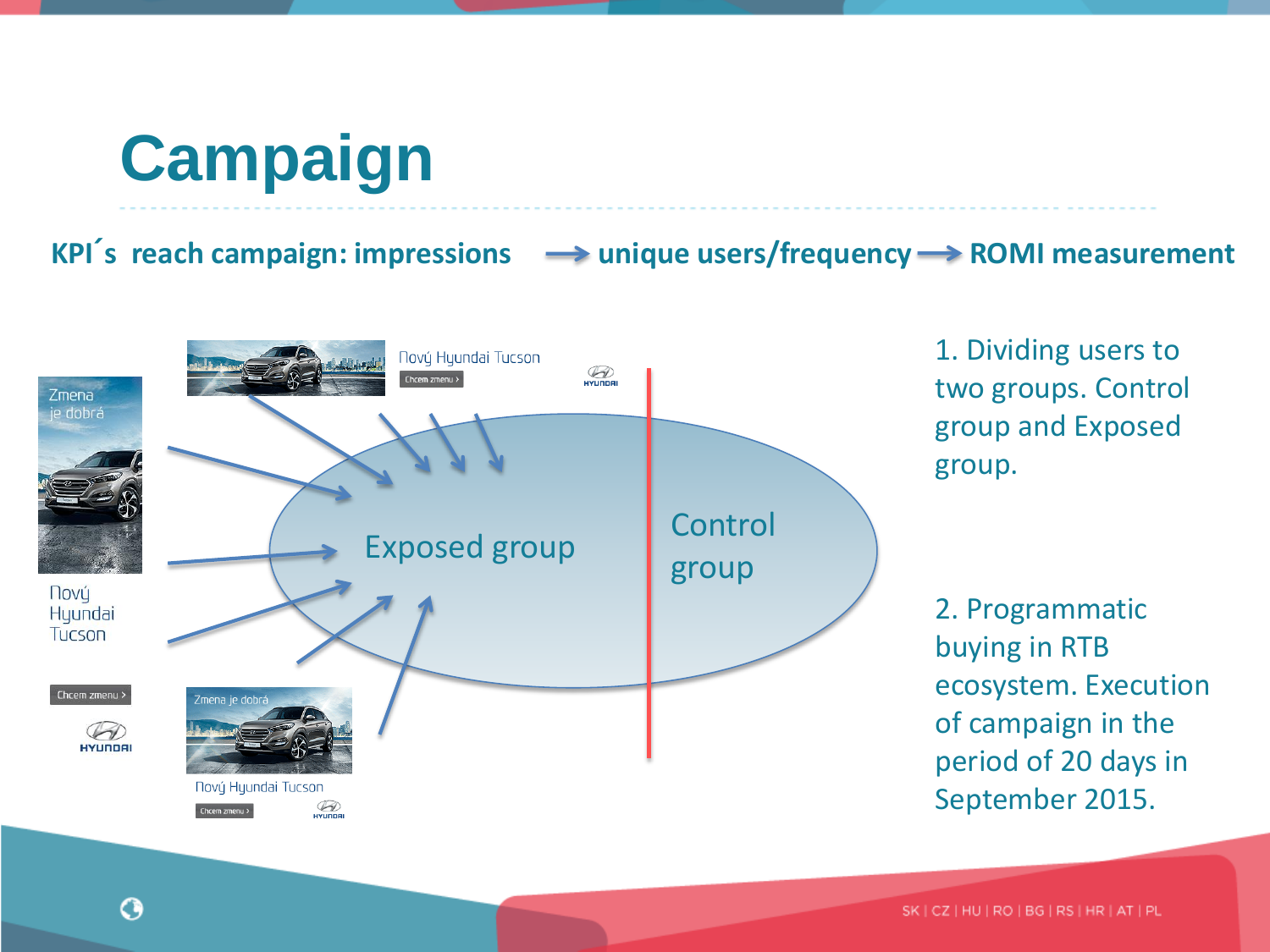## **Case Study Client: Automotive industry**

**Banner RTB campaign in Etarget** was launched to Defined audience in Slovakia

It reached 7 083 000 impressions. Impressions were purchased in RTB system using Etarget platform.

Campaign duration: 20 days, Reach: **458 595 users**. Frequency: 15,45

After the end, Brand Impact Survey was launched to groups of users:

- **Exposed group** = reached by Etarget campaign
- **Control group** = **not** reached by Etarget campaign

Question: *Do you know how much costs the new Hyundai Tucson?*  There were three options*.*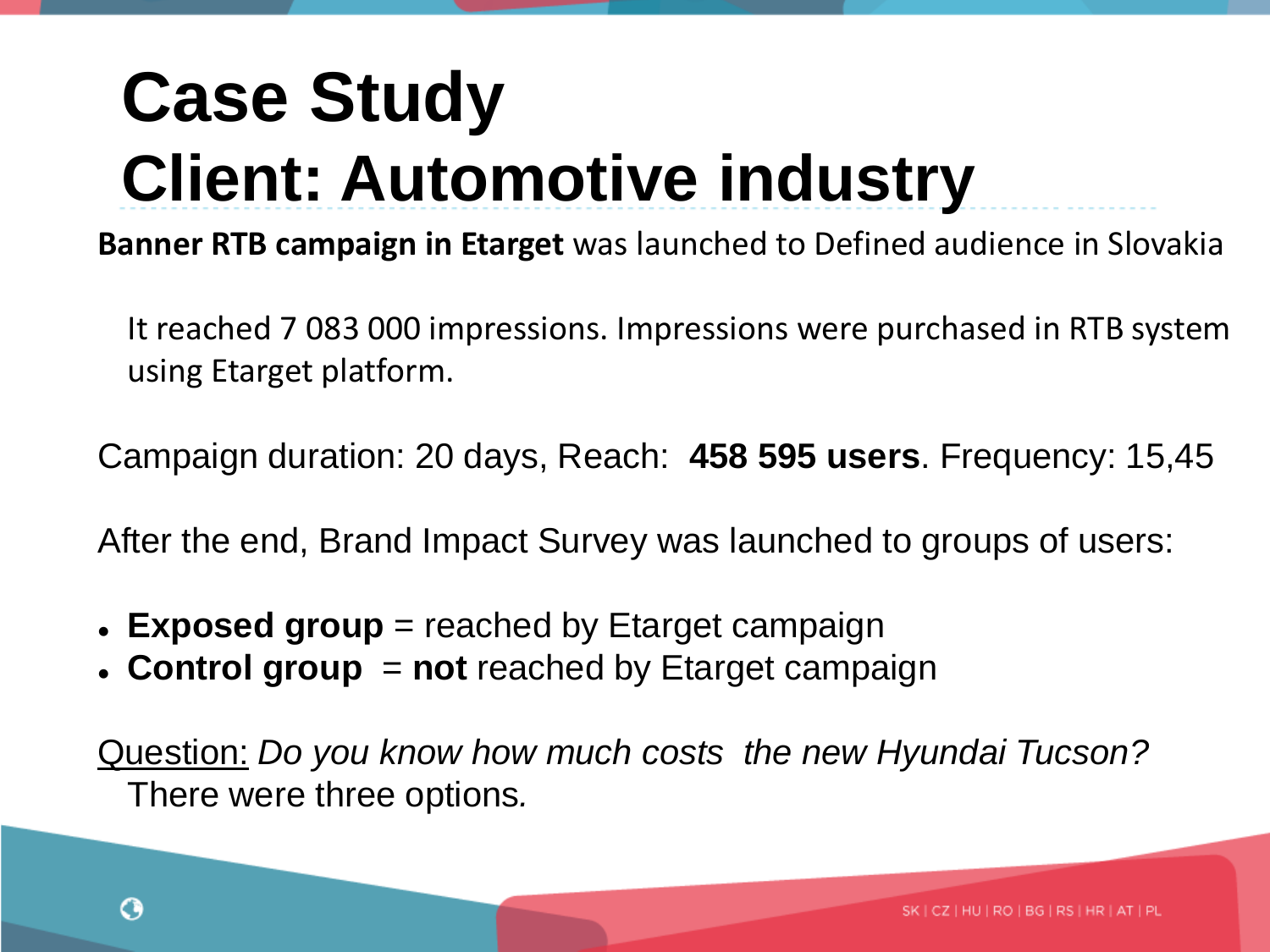### **Measurement**

#### **Brand Impact**



**Exposed group reached by ETARGET** 

60,90% +9,96% 50,94% brand impact

#### **Control group**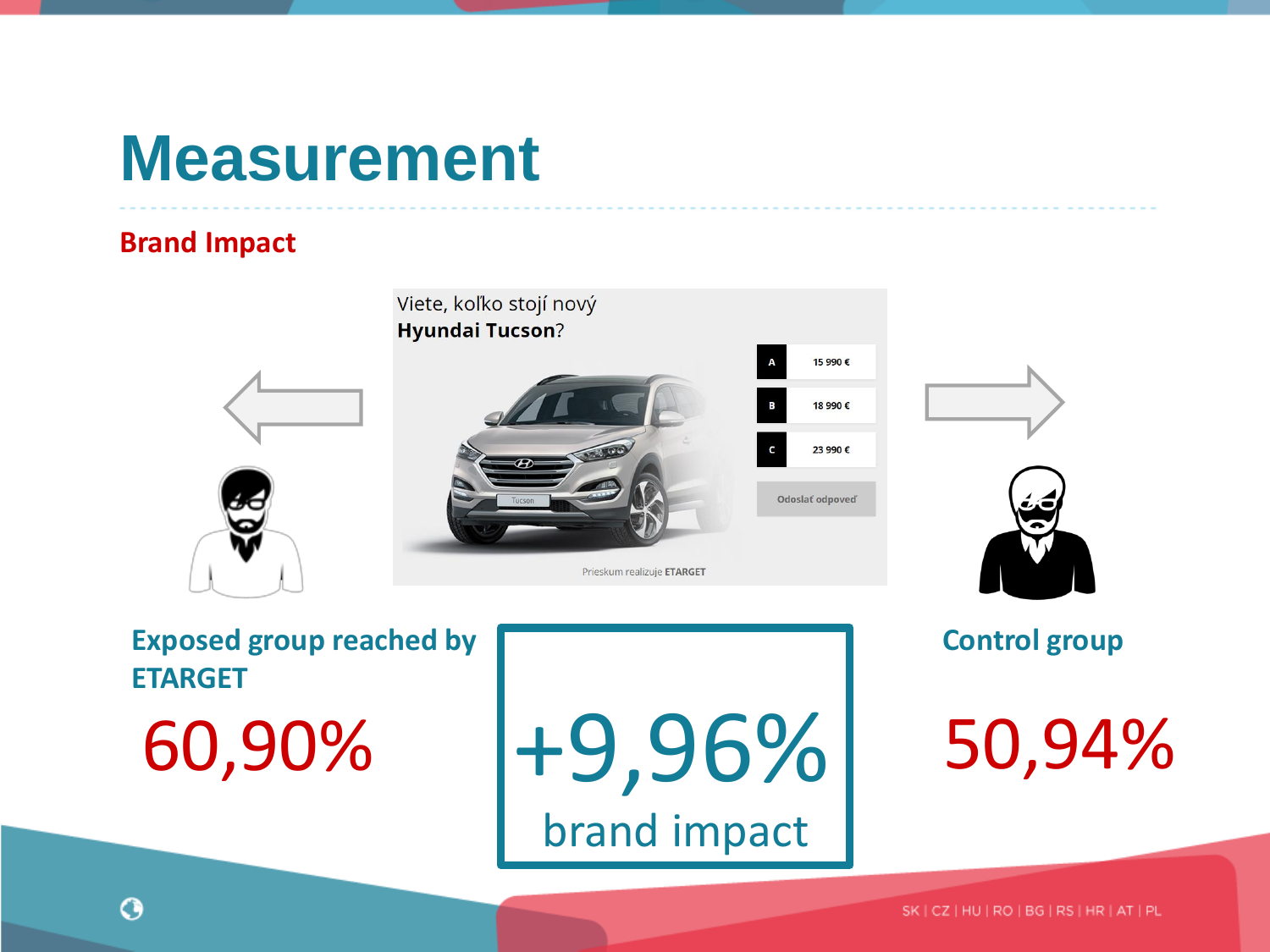### **Survey results**

| <b>Statistics replies</b>            |                      |                      |                                            |
|--------------------------------------|----------------------|----------------------|--------------------------------------------|
|                                      | option A             | option B             | option C                                   |
| <b>Exposed group</b>                 | 38 (24,36%)          | 95 (60,90%)          | 23 (14,74%)                                |
| <b>Control group</b>                 | 50 (31,45%)          | 81 (50,94%)          | 28 (17,61%)                                |
|                                      | $-7.09%$             | $+9.96%$             | $-2.87%$                                   |
| <b>Evaluation</b><br>$70 \leftarrow$ |                      | <b>Correct reply</b> |                                            |
| 50<br>40<br>30<br>$20$ –––           |                      |                      |                                            |
| $10$ –<br>$\Omega$<br>option A       | option B             |                      | option C                                   |
|                                      | <b>Correct reply</b> |                      | SK   CZ   HU   RO   BG   RS   HR   AT   PL |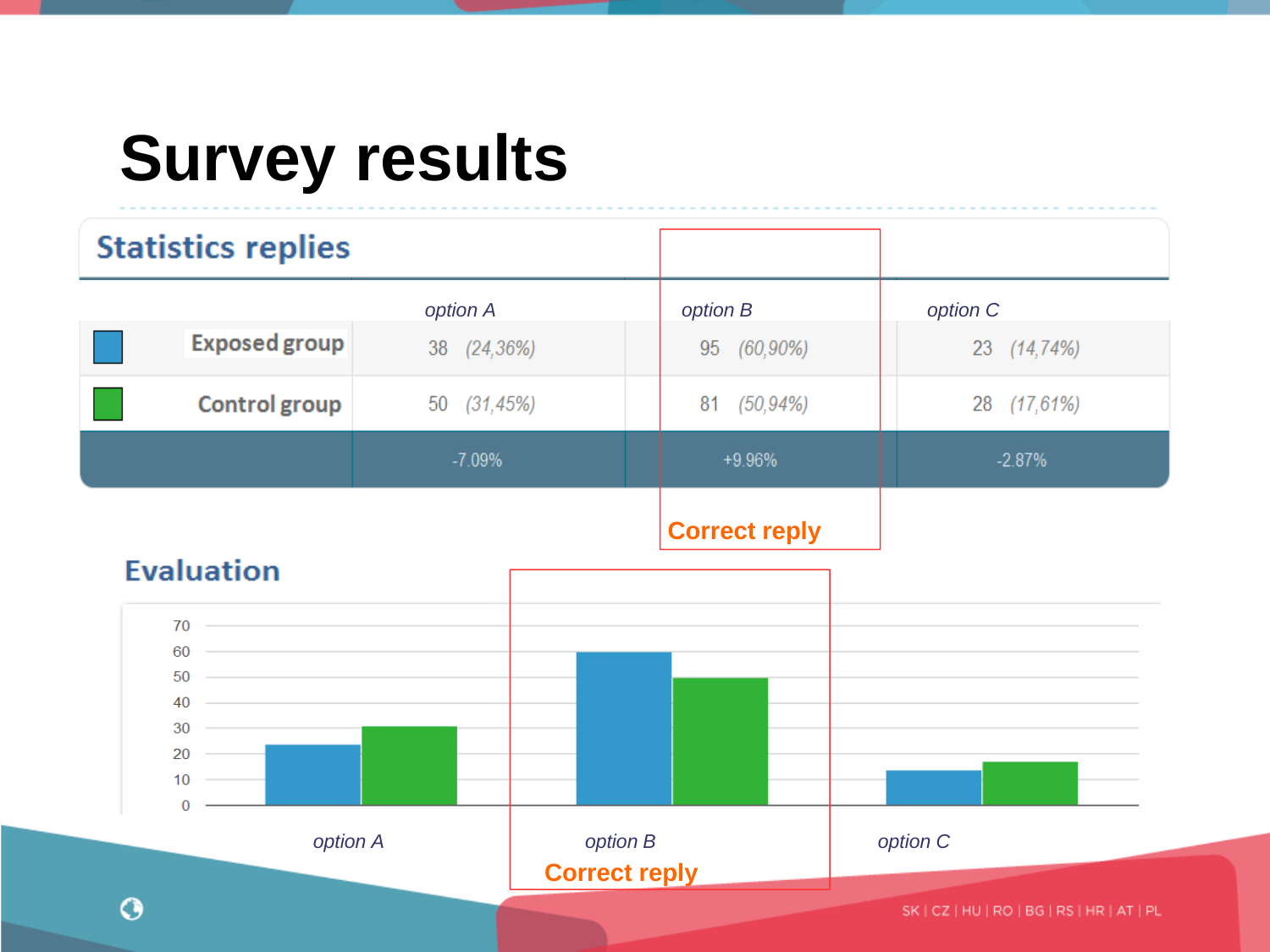### **Evaluation of the campaign's reach**



Increase of brand knowledge with +9,96% among 458 595 unique users

Amongst the users reached by the Etarget banner campaign, we register 9,96 percent points better knowledge of the communicated auto model's price.